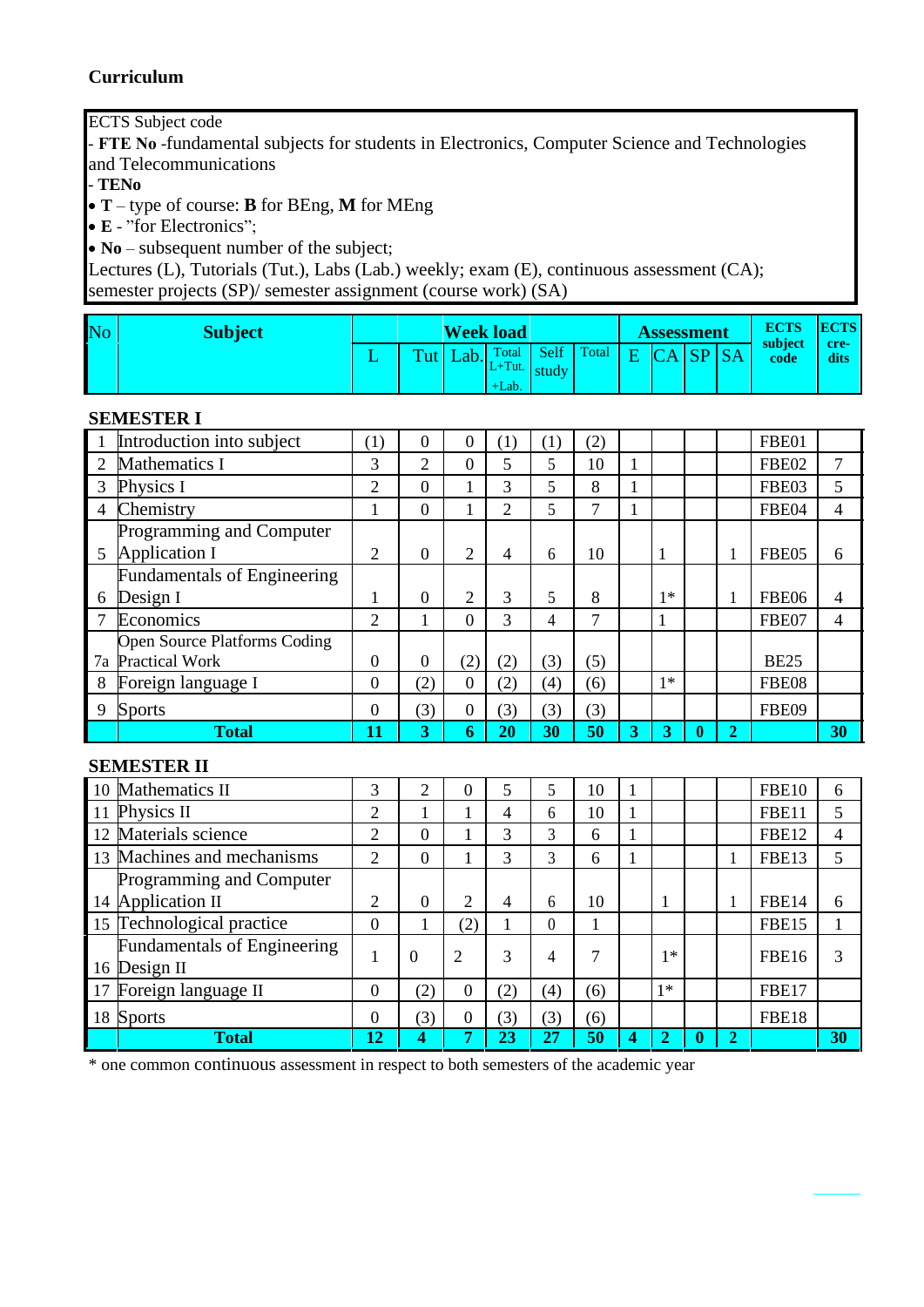| No | <b>Subject</b> |  | <b>Week load</b>                                       |      |       | <b>Assessment</b> |  | <b>ECTS ECTS</b>     |      |
|----|----------------|--|--------------------------------------------------------|------|-------|-------------------|--|----------------------|------|
|    |                |  | Total<br>$\int$ Tut   Lab.   L+Tut.   study<br>$+Lab.$ | Self | Total | VA.               |  | subject cre-<br>code | dits |

# **SEMESTER III**

|    | 19Mathematics III                              |    | ⌒                | $\overline{0}$ |              | 6              | 10  |  |  | <b>FBE19</b>      | 6  |
|----|------------------------------------------------|----|------------------|----------------|--------------|----------------|-----|--|--|-------------------|----|
| 20 | Theory of Electrical<br>Engineering            | 3  |                  |                | 6            | 5              |     |  |  | <b>FBE20</b>      | ⇁  |
|    | 21 Electrical measurements                     | ⌒  |                  |                | $\mathbf 3$  | h              | 9   |  |  | <b>FBE21</b>      | 5  |
|    | 22Semiconductor devices                        | 3  |                  | ⌒              |              |                | l0  |  |  | <b>FBE22</b>      | 6  |
|    | 23 Programming and Computer<br>Application III | ↑  |                  | $\overline{2}$ |              | 6              | 10  |  |  | FBE <sub>23</sub> | 6  |
|    | 24 Foreign language III                        | 0  | '2,              | 0              | $\mathbf{2}$ | $\overline{4}$ | (6) |  |  | <b>FBE24</b>      |    |
|    | 25Sports                                       | 0  | 3                | 0              | 3            |                | (6) |  |  | <b>FBE25</b>      |    |
|    | <b>Total</b>                                   | 12 | $\boldsymbol{4}$ | 6              |              | 28             | 50  |  |  |                   | 30 |

### **SEMESTER IV**

| 26Signals and systems         |                 |              |          | 2                |   | h                |  |  | <b>BE26</b> | 3  |
|-------------------------------|-----------------|--------------|----------|------------------|---|------------------|--|--|-------------|----|
| 27 Electronic circuits theory |                 |              |          |                  |   | Q                |  |  | <b>BE27</b> | 5  |
| 28 Control Theory             | ◠               |              |          | $\mathbf 3$      | 3 | 6                |  |  | <b>BE28</b> | 4  |
| 29 Analog Electronics         | ⌒               |              | ി        |                  |   | 12               |  |  | <b>BE29</b> |    |
| Optoelectronic and Sensor     |                 |              |          |                  |   |                  |  |  |             |    |
| 30Devices                     | ◠               |              |          | 3                |   | 6                |  |  | <b>BE30</b> | 4  |
| 31 Digital electronics        | ◠               |              | 2        |                  | 6 |                  |  |  | <b>BE31</b> |    |
| 32English language            | O               | $\mathbf{2}$ | O        | [2]              |   | $\left(4\right)$ |  |  | <b>BE32</b> |    |
| 33Sports                      | 0               | (3)          | $\theta$ | $\left[3\right]$ |   | (6)              |  |  | <b>BE33</b> |    |
| <b>Total</b>                  | $\overline{12}$ | 3            | 8        | 23               |   | 50               |  |  |             | 30 |

# **SEMESTER V**

|    | Mixed-signal and pulse<br>34circuits            | ◠              |                             | 2              | 5            | 5              | 10  |  |  | <b>BE34</b> | 6              |
|----|-------------------------------------------------|----------------|-----------------------------|----------------|--------------|----------------|-----|--|--|-------------|----------------|
|    | 35 Microprocessor circuits design               | $\overline{2}$ |                             | ി              |              | 5              | 10  |  |  | <b>BE35</b> | 6              |
|    | 36 Power supply                                 | ◠              |                             |                |              | 5              | 10  |  |  | <b>BE36</b> | 7              |
| 37 | Electronic measurement<br>systems               | ◠              | $\mathbf{0}$                | 2              | 4            | 5              | 9   |  |  | <b>BE37</b> |                |
| 38 | <b>Practical Work in Electronic</b><br>Circuits | 0              |                             | $\overline{2}$ | ∍            | $\overline{2}$ | 4   |  |  | <b>BE38</b> | $\overline{2}$ |
|    | 39 Optional subject (list 1)                    | ⌒              |                             | 0              | 3            | 4              | 7   |  |  | <b>BE39</b> | 4              |
|    | 40English language                              | 0              | $\mathcal{L}_{\mathcal{L}}$ | 0              | $\mathbf{2}$ |                | (4) |  |  | <b>BE40</b> |                |
|    | <b>Total</b>                                    | 10             | 4                           | 10             | 24           |                | 50  |  |  |             | 30             |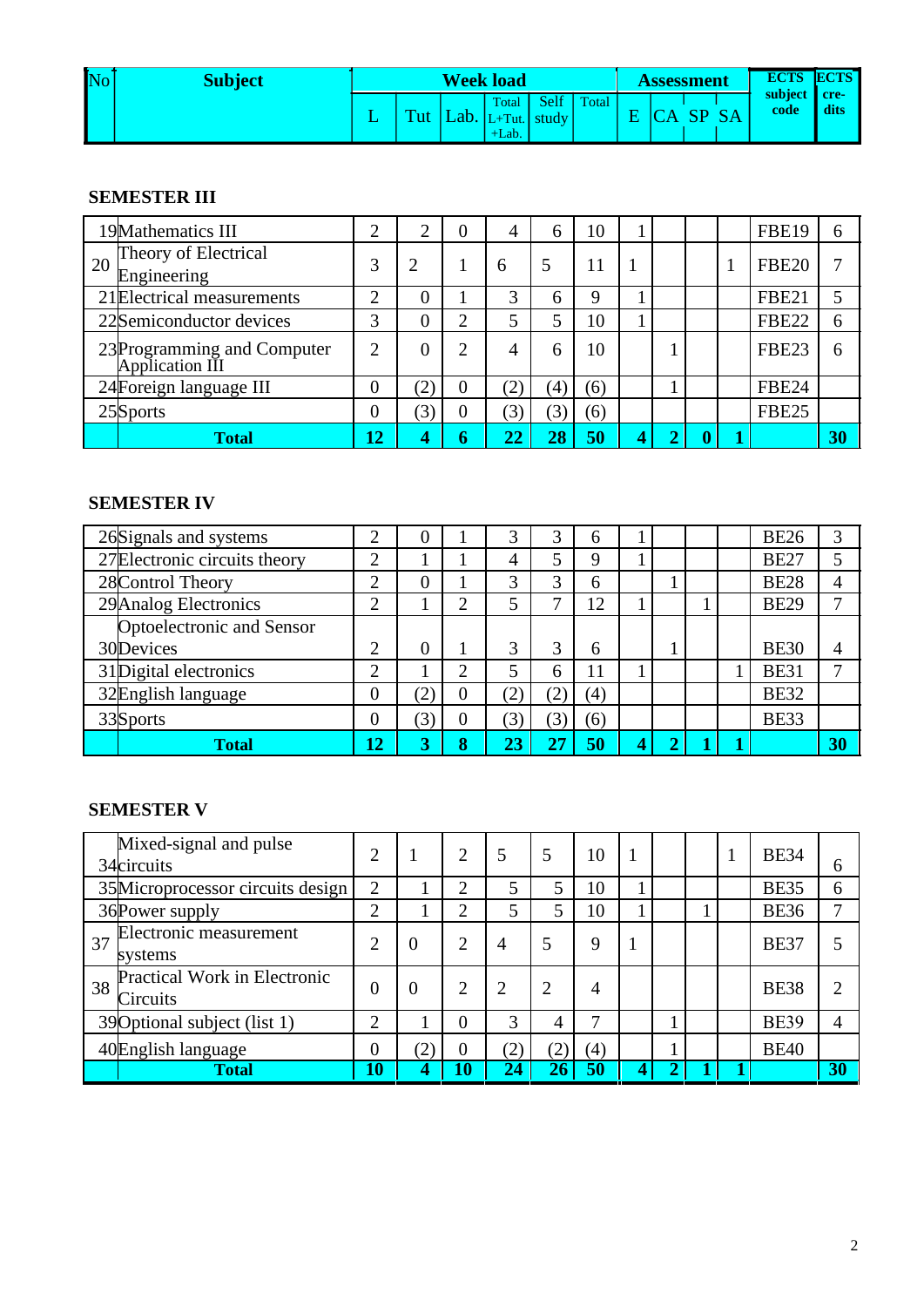| No | Subject |                                      |     | <b>Week load</b>  |                        |       | Assessment |  | <b>ECTS</b>          | <b>ECTS</b> |
|----|---------|--------------------------------------|-----|-------------------|------------------------|-------|------------|--|----------------------|-------------|
|    |         | $\overline{\mathbf{v}}_{\text{ref}}$ | -ob | Total<br>$+$ Lab. | Self<br>.+Tut.   study | Total |            |  | subject cre-<br>code | dits        |

# **SEMESTER VI**

|    | 41 Power electronic converters                   | ി | 0 | $\overline{2}$ |   | 8  |  |  | <b>BE41</b> |    |
|----|--------------------------------------------------|---|---|----------------|---|----|--|--|-------------|----|
| 42 | Quality and Reliability in<br>Electronics        | ◠ |   |                |   | 8  |  |  | <b>BE42</b> |    |
|    | 43 Microelectronics                              | ⌒ |   |                |   | Q  |  |  | <b>BE43</b> |    |
|    | 44 Optional subject (list 2)                     | ◠ |   | 0              | 3 |    |  |  | <b>BE44</b> | 3  |
|    | 45 Control Systems                               | ⌒ |   | ⌒              | 4 | 8  |  |  | <b>BE45</b> |    |
|    | 46 Computer systems                              |   |   |                | 4 | 6  |  |  | <b>BE46</b> |    |
| 47 | Practical work in<br>microcontroller programming | 0 | 0 | 3              |   | 6  |  |  | <b>BE47</b> |    |
|    | <b>Total</b>                                     |   |   |                |   | 50 |  |  |             | 30 |

# **SEMESTER VII**

| 48 Electromechanical devices                                                                       | 2              | 0        |                | 3              | 5  | 8              |   |  | <b>BE48</b> | 5  |
|----------------------------------------------------------------------------------------------------|----------------|----------|----------------|----------------|----|----------------|---|--|-------------|----|
| 49 Computer aided design in<br>Electronics                                                         | 2              | 0        | $\overline{2}$ |                | 3  | 7              |   |  | <b>BE49</b> |    |
| 50 Optional subject ** (list 3)                                                                    | 2              | 0        | $\overline{2}$ | 4              | 3  | 7              |   |  | <b>BE50</b> | 5  |
| 51 Optional subject ** (list 4)                                                                    | $\overline{2}$ | 0        | 2              | $\overline{A}$ | 3  | 7              |   |  | <b>BE51</b> | 5  |
| 52 Optional subject ** (list 5)                                                                    | $\overline{2}$ | $\theta$ | $\overline{2}$ | $\overline{A}$ | 5  | 9              |   |  | <b>BE52</b> | 5  |
| Practical work (according to<br>53 <sup>the</sup> subject chosen from<br>optional lists 3, 4 or 5) | 0              |          | $\overline{2}$ |                | 2  | 4              |   |  | <b>BE53</b> |    |
| Course Project (according to<br>54the subject chosen from<br>optional lists 3, 4 or 5)             |                |          |                |                | 2  | $\overline{c}$ |   |  | <b>BE54</b> | っ  |
| Practical work in application<br>55 of graphical program<br>environments                           |                |          | 2              | 3              | 3  | 6              |   |  | <b>BE55</b> |    |
| <b>Total</b>                                                                                       | 10             |          | 13             | 24             | 26 | 50             | 3 |  |             | 30 |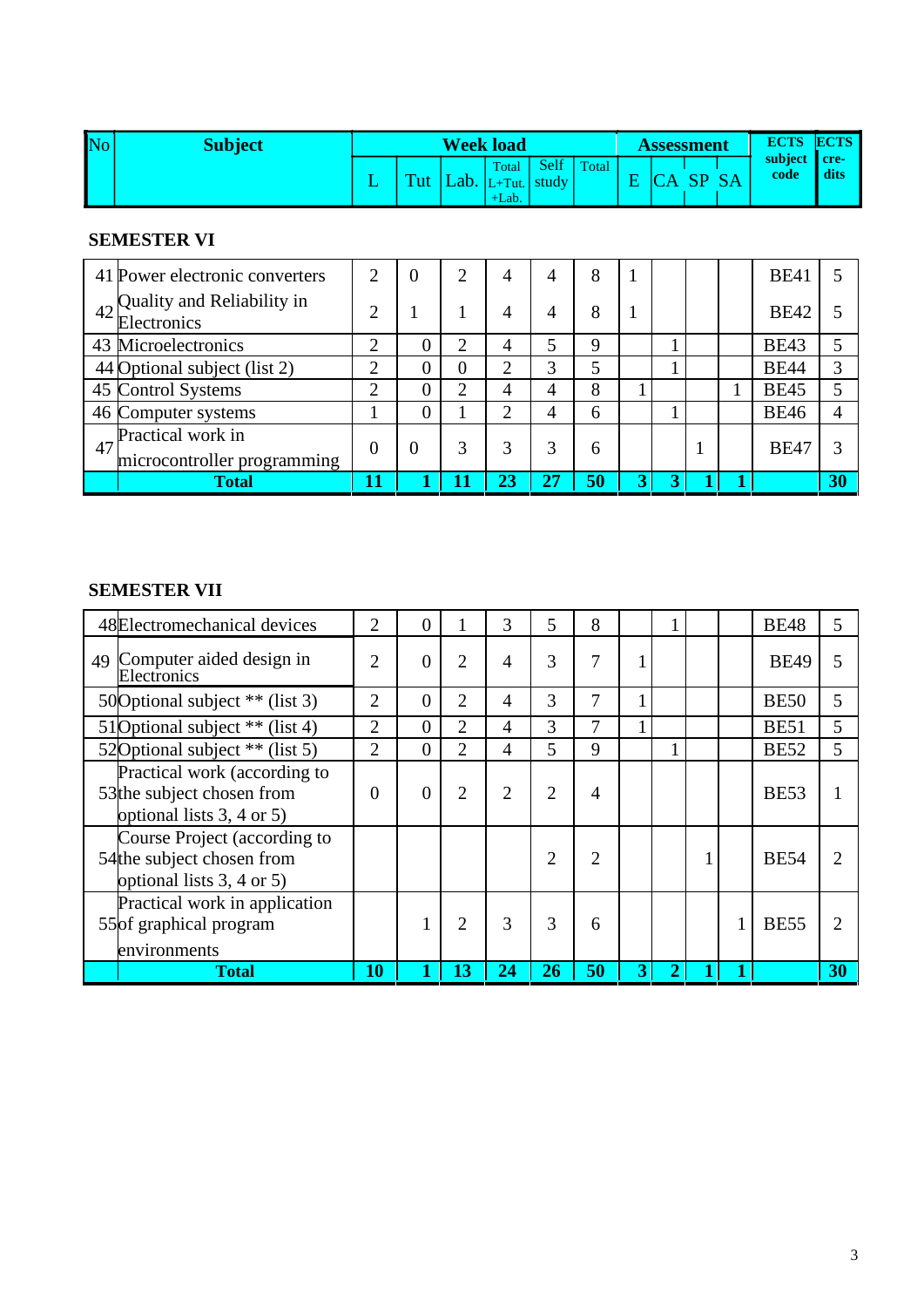| No | <b>Subject</b> |                           |      | <b>Week load</b>                         |       |       | Assessment |  | <b>ECTS ECTS</b>     |      |
|----|----------------|---------------------------|------|------------------------------------------|-------|-------|------------|--|----------------------|------|
|    |                | $\mathbf{T}_{\mathrm{H}}$ | Lab/ | Total<br>$ L+Tut. $ study $ $<br>$+Lab.$ | Self. | Total |            |  | subject cre-<br>code | dits |

#### **SEMESTER VIII – 10 weeks**

| 56 Telecommunications                                  |    | O               | 2 | $\overline{4}$ | 4  | 8  |  |  |  |             | <b>BE56</b> | 3              |
|--------------------------------------------------------|----|-----------------|---|----------------|----|----|--|--|--|-------------|-------------|----------------|
| 57 Optional subject (list 6)                           |    | O               | っ | 4              |    | q  |  |  |  |             | <b>BE57</b> | 4              |
| 58 Optional subject ** (list 7)                        |    | O               | ി | 5              | h  |    |  |  |  |             | <b>BE58</b> | 5              |
| 59 Optional subject ** (list 8)                        |    | O               | റ |                | h  | 11 |  |  |  |             | <b>BE59</b> | 5              |
| 60 Practical work in design of<br>electronic equipment |    |                 | 3 |                |    |    |  |  |  |             | <b>BE60</b> | $\overline{2}$ |
| 61 Course project in the subject                       |    |                 |   |                | 4  |    |  |  |  |             | <b>BE61</b> |                |
| Diploma project                                        |    | Diploma defense |   |                |    |    |  |  |  | <b>BE62</b> | 10          |                |
| Total                                                  | 10 |                 |   |                | 29 | 50 |  |  |  |             |             | 30             |

#### Remark::

\*\* Subjects 50.1, 51.1, 52.1, 58.1, 59.1, 54 (Course project in 50.1, 51.1 or 52.1), form module "Biomedical and industrial electronics"

\*\* Subjects, 50.2, 51.2, 52.2, 58.2, 59.2, 54 (Course project in 50.2, 51.2 or 52.2), form module " Electronic devices and systems"